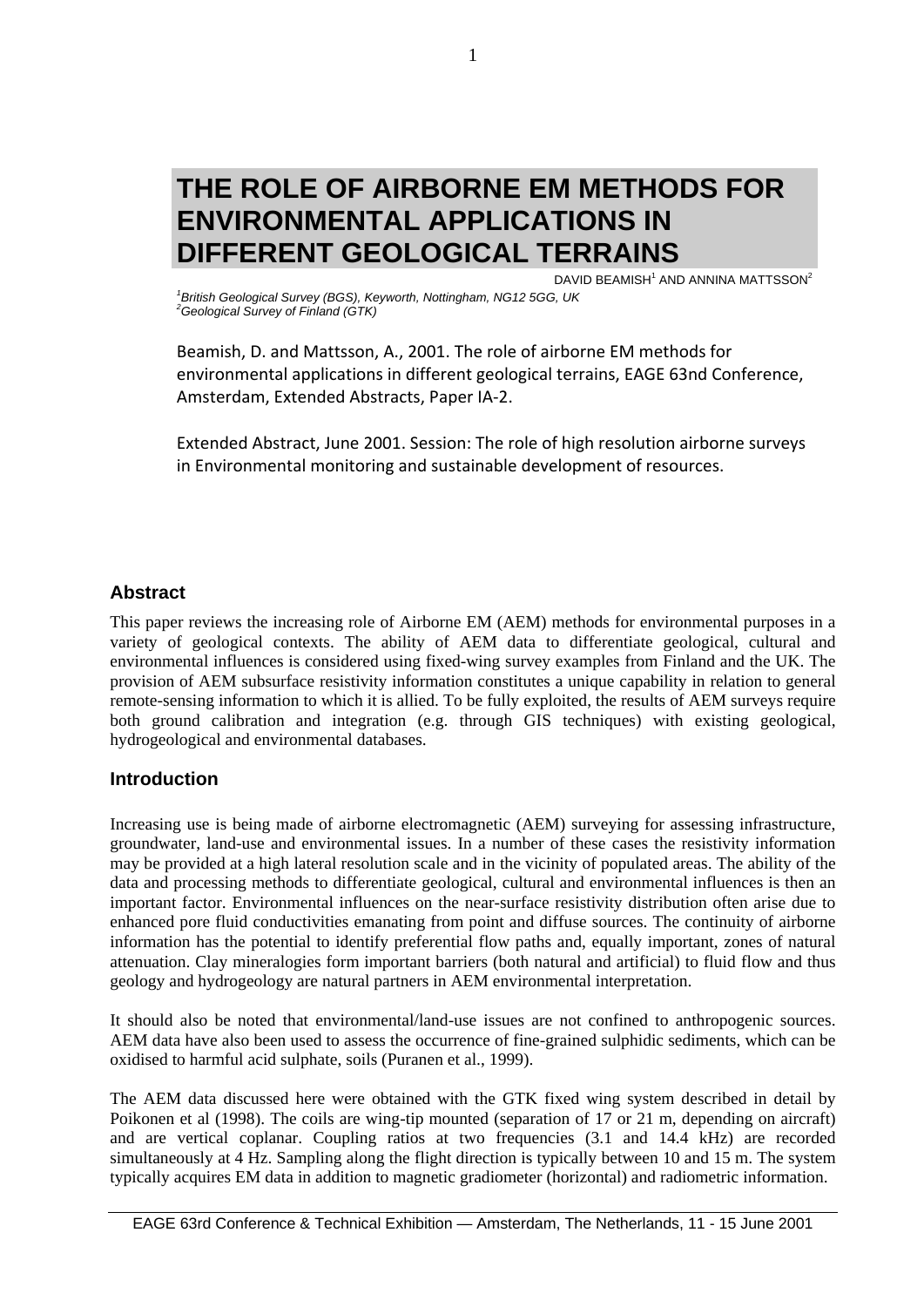The system has been used for a number of specific environmental studies in Finland, the UK and eastern Germany. Within the geological terrains encountered (and associated near-surface resistivities sampled), coupling ratios extend from a few ppm to values in excess of 10,000. The geology encountered essentially defines a signal/noise issue for any particular environmental investigation. Near-surface geological complexity also defines an interpretation issue in that the separation of anthropogenic influences can be either hampered or aided. The most complex patterns observed in the UK data occur in areas of Quaternary cover containing, for example, glacial tills, gravels and clays. Geological mapping at 1:10K can provide highly detailed discrimination of tills and alluvium units, based on their source provenance. The small amount of AEM acquired in this context seems to reflect the complexity of these units. A greater degree of simplification appears in the absence of or only a minor contribution from, Quaternary cover as is demonstrated in Example 1.

#### **Example 1: conductive Jurassic clays**

An example from the largely Jurassic rock environment to the east of Nottingham serves to demonstrate the detectability of anthropogenic sources within a highly conductive environment. A 4 x 1.5 km area was flown with the GTK system using 50 m, E-W flight lines at a nominal flight altitude of 40 m. Figure 1 shows a map (1:50K) of the Langar survey area. Superimposed on the map are selected zones of the resistivity distribution obtained by formal 1D inversion of the lower frequency (3.1 kHz) coupling ratios. The data comprise over 7000 1D models and some of the models have been rejected on the basis of multidimensional influences (Beamish, 2001).



**Figure 1** Location map of the Langar example survey area (4 x 1.5 km). Selected contours of the conductivity distribution inferred from inversion of the lower frequency data. NW corner 30-75 mS/m contours, increasing to SE. Gray contoured region is 250 to 300 mS/m. Other contours are 300 to 1000 mS/m, interval of 100 with conductivities  $> 1000$  mS/m hatched. Labels (a to f) are described in the text.  $\odot$ Crown copyright. All rights reserved.

Three broad conductivity 'levels' differentiate the main geological units across the area. In the NW, conductivities between 30 and 75 mS/m define the Mercia Mudstone group. These conductivities, contoured in Figure 1, show a strong gradient to the SE, which marks the contact with a Lower Lias limestone unit. Further to the SE is an extensive zone of Lower Lias clays. The most conductive zone of this formation (appearing as an unmapped 'trough') has conductivities in the range 250 to 300 mS/m and is shown infilled in gray. The environmental interpretation of these data concerns the reliable detection of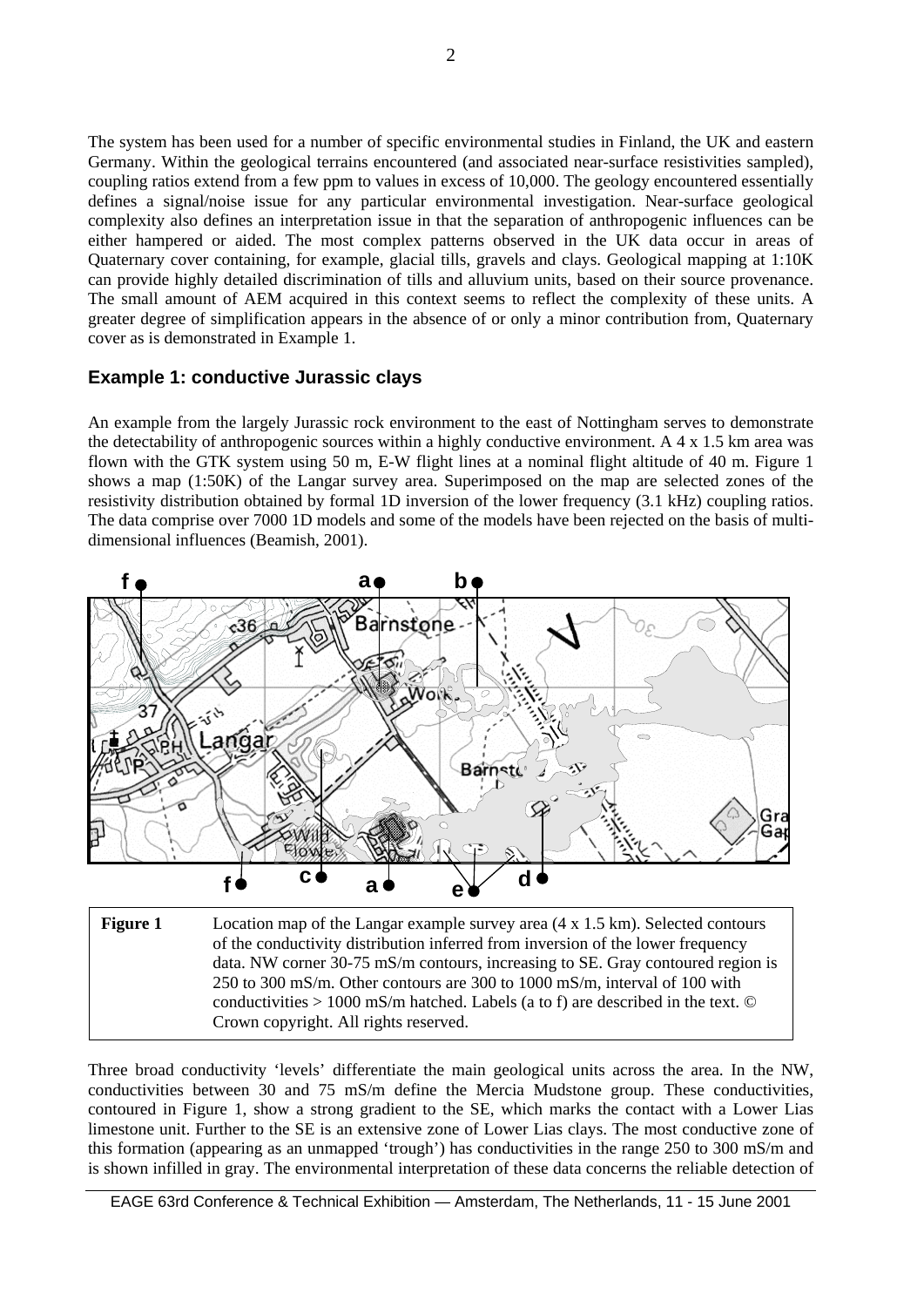zones of enhanced conductivity and their discrimination from possible geological contributions. Contours of conductivity values in the range 300 to 1000 mS/m are shown with values in excess of 1000 mS/m being hatched. All the zones defined by these contours appear to identify well-contained isolated zones of enhanced conductivities due to individual anthropogenic sources. The two most conductive zones, labelled (a) are associated with large industrial works (e.g. cement manufacture). The gray zone (b) surrounds a more conductive zone associated with a number of cells *within* an active landfill. The small zone (c) precisely outlines a former closed landfill. Within the conductive clay trough, conductive zones (> 300 mS/m) appear due to a farm, labelled (d), and aerodrome runways, labelled (e). A persistent quasilinear zone tracks one of the main roads through the area and is labelled (f) in Figure 1.

# **Example 2: sandstone aquifer**

Investigations into environmental effects above the Permo-Triassic sandstone aquifer were conducted in northern Nottinghamshire. Here the geology is highly uniform (Sherwood Sandstone) and representative 'background' conductivities could be established in zones away from known/potential sources. A pitfall in this procedure when applied to well established areas of population is the extent of near-surface reworking and dumping. Only recently has 1:10K geological mapping attempted to identify areas of made and remade ground (the new geology). Anomalies were, in fact, detected in the AEM data prior to their subsequent identification from historical records. The procedure has established that within the survey area (13 x 9 km) normal conductivities (largely within the unsaturated zone at depths of  $<$  40 m) should not exceed about 15 mS/m at the survey frequencies used. By mapping zones with conductivities in excess of, say, 30 mS/m likely anthropogenic sources can be 'safely' identified.



#### **Figure 2**

Location map of Welbeck colliery  $(2 \times 2 \text{ km})$ . Selected contours of the conductivity distribution inferred from inversion of the lower frequency data. 50 to 100 mS/m in black. 100 to 1000 mS/m contoured using an interval of 100. Conductivities > 1000 mS/m hatched. ©Crown copyright. All rights reserved.

The area surveyed is part of the Nottinghamshire coalfield and contains a series of former and working collieries. A major result of the AEM survey was the regional significance of the enhanced conductivities associated with the collieries and spoil zones. Although landfill, agricultural and other anomalies could be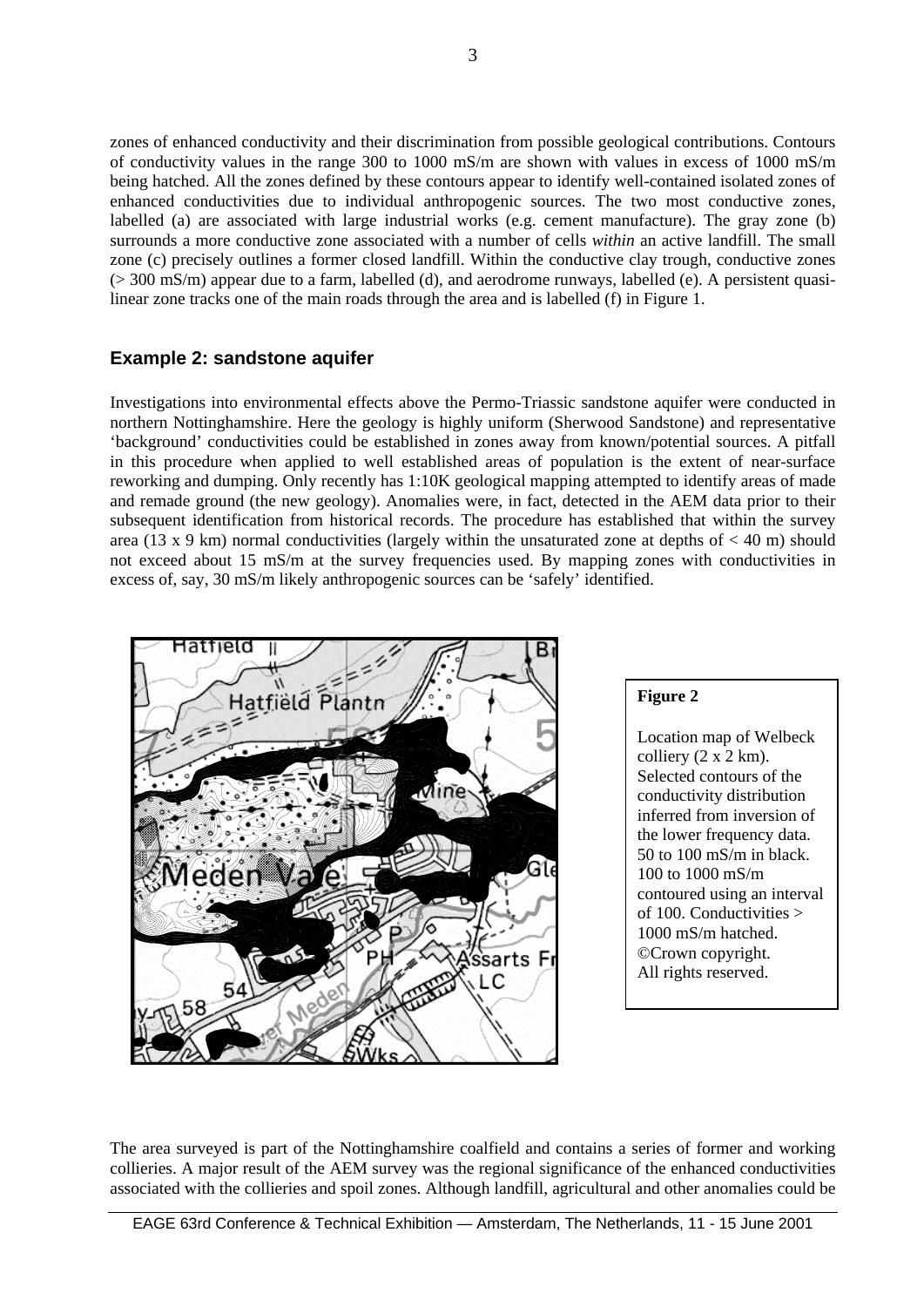identified, the volume, extent and high conductivities associated with these zones appear to be highly significant. The soil classification indicates deep permeable coarse textured soils, which readily transmit a wide range of pollutants because of their rapid drainage and low attenuation potential.

An example of the results obtained across the working Welbeck colliery is shown in Figure 2. The lower frequency 1D inversion results are shown, selectively contoured, on a base map (1:50K). The main spoil zone (stippled) occurs in the central, western area. Superimposed on the map are the conductivity contours which exceed 50 mS/m. The most conductive zones (250 to 300 mS/m), which occur within the spoil area of the mine, are hatched. The zone having conductivities between 50 and 100 mS/m is shown in black. This zone appears to represent possible subsurface flowpaths from the source region of enhanced conductivity fluids. As implied in the Figure, such possible flowpaths can be traced over distances exceeding 1 km.

One of the main concerns of the study was aquifer vulnerability. Here, vulnerability maps are prepared at a scale of 1:100K. The maps involve an acknowledged compromise between the representation of natural complexity and ease of interpretation. The maps also acknowledge that where the soil and/or underlying formations has been disturbed or removed, there will be a need to determine groundwater vulnerability using site-specific data. It appears from our results that the site-specific information can be provided by AEM and thereby assist with the limitations of existing protocols.

## **Summary**

In developed areas, AEM studies may provide environmental diagnostics in the context of a large amount of existing information on land-use quality. A number of land-use and environmental studies are, in addition, allied to the use of remotely-sensed information (e.g. satellite and high-level airborne in the optical and thermal bands). Although extremely useful, particularly with the enhanced resolutions of modern systems, they can understood as part of a continuum of electromagnetic remote sensing. In these terms, such techniques essentially 'scratch the surface' for diagnostic information. AEM, in the context of remote sensing, constitutes low-level surveying. Three of the key roles of AEM which *uniquely* define its value in remote sensing for environmental applications are:

- Lifting the lid. AEM provides subsurface information of environmental diagnostics on a scale that extends to tens of meters in depth.
- Fluid geochemistry. AEM provides bulk resistivity information, which exhibits a high degree of sensitivity to pore water geochemistry.
- Site-investigation scale. AEM has the potential to provide regional and local scales of information.

Although used for over a decade for environmental assessments in the hard-rock environment of Finland (e.g. Jokinen and Lanne, 1996), the initial AEM data sets obtained in 'average' UK geology have proved revealing. Work to exploit their integrated potential in relation to existing geological, hydrogeological and environmental data sets is in progress.

#### **References**

Beamish, D., 2001. A study of conventional and formal inversion methods applied to high resolution AEM data. Geophys. J. Int., submitted.

Jokinen, T. and Lanne, E., 1996. Airborne geophysics in mapping contaminant plumes from landfills. SAGEEP Extended Abstracts, Keystone, Colorado, pp 981-995.